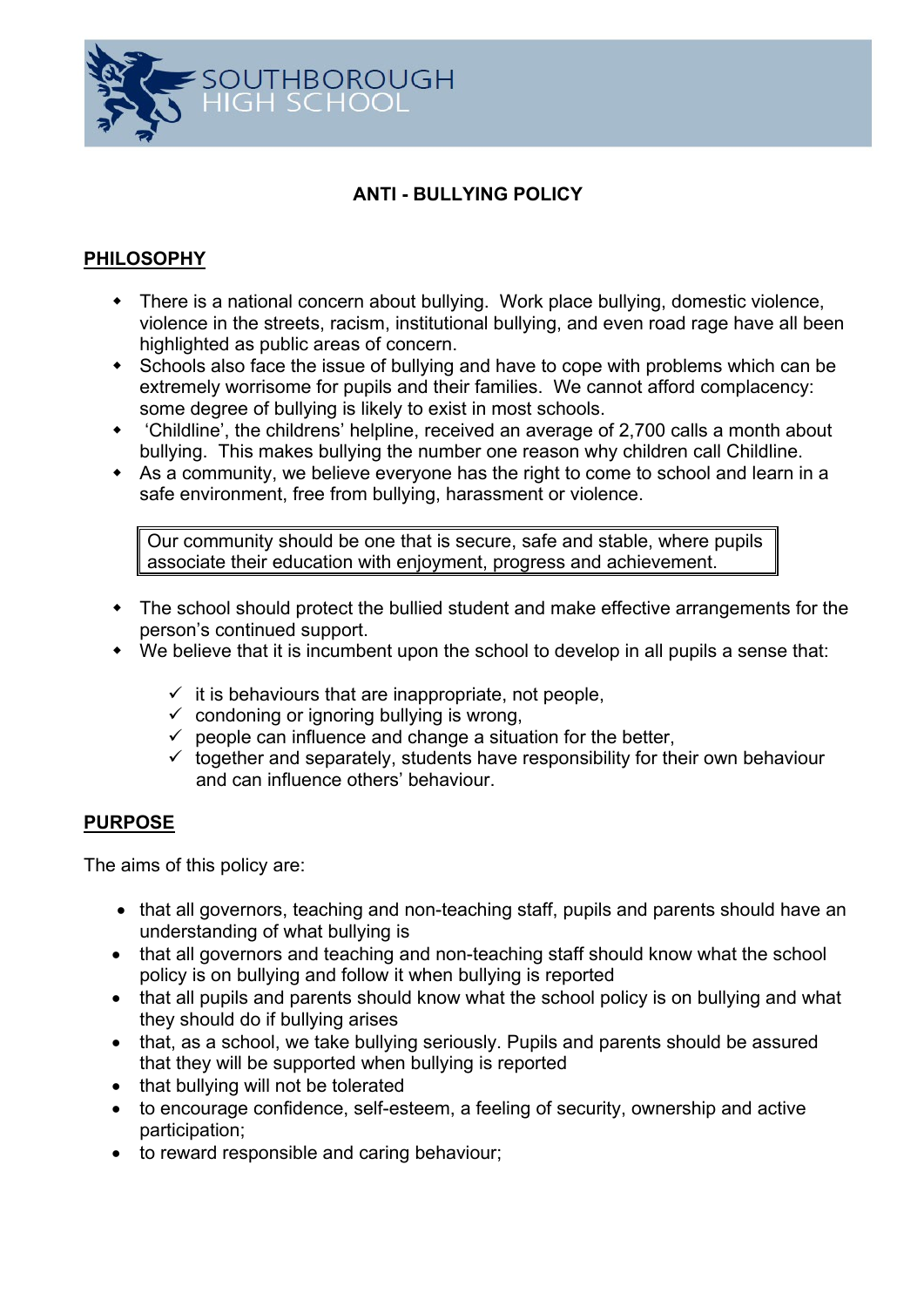- to promote positive non-violent discipline which reinforces pro-social, anti-violent attitudes;
- to respond to bullying as a whole school community issue and recognise that both bullies and the bullied have emotional and social needs;
- to recognise that bullying is wrong, morally and socially unacceptable, and should not be tolerated in any learning environment;
- to make our response to bullying swift, clear and firm;
- to stress our abhorrence of bullying at all times and in all places;
- to adopt maximum vigilance to counteract bullying.

A definition of bullying is fundamental to the purpose of this policy.

*'Bullying is behaviour which can be defined as the repeated attack (physical, verbal, emotional or psychological) by an individual or a group deemed to be in a position of power, on one or more who is deemed to be powerless to resist, with the intention of causing distress for their own gain or gratification.'*

## Bullying can be

- Emotional: being unfriendly, excluding, tormenting (eg hiding books, threatening gestures)
- Physical: pushing, kicking, hitting, punching or any use of violence
- Racist : racial taunts, graffiti, gestures
- Sexual: unwanted physical contact or sexually abusive comments
- Homophobic: because of, or focussing on, the issue of sexuality
- Verbal: name-calling, sarcasm, spreading rumours, teasing
- Cyber: all areas of internet, such as email and internet chat room misuse/mobile phone threats by text messaging and calls/misuse of associated technology i.e. camera and video facilities

# **PRACTICE**

## **Heart of the Matter**

The school must encourage and enable children who are being bullied to **TELL** someone without delay. The school then must ensure **prompt** action follows.

## ❖ Signs and Symptoms

A child may indicate by signs or behaviour that he or she is being bullied. Adults should be aware of these possible signs and that they should investigate if a child:

- $\triangleright$  is frightened of walking to or from school
- $\triangleright$  does not want to go on the school/public bus
- $\triangleright$  begs to be driven to school
- $\triangleright$  changes their usual routine
- $\triangleright$  is unwilling to go to school (school phobic)
- $\triangleright$  begins to truant
- $\triangleright$  becomes withdrawn, anxious or lacking in confidence
- $\triangleright$  starts stammering
- $\triangleright$  attempts or threatens suicide or runs away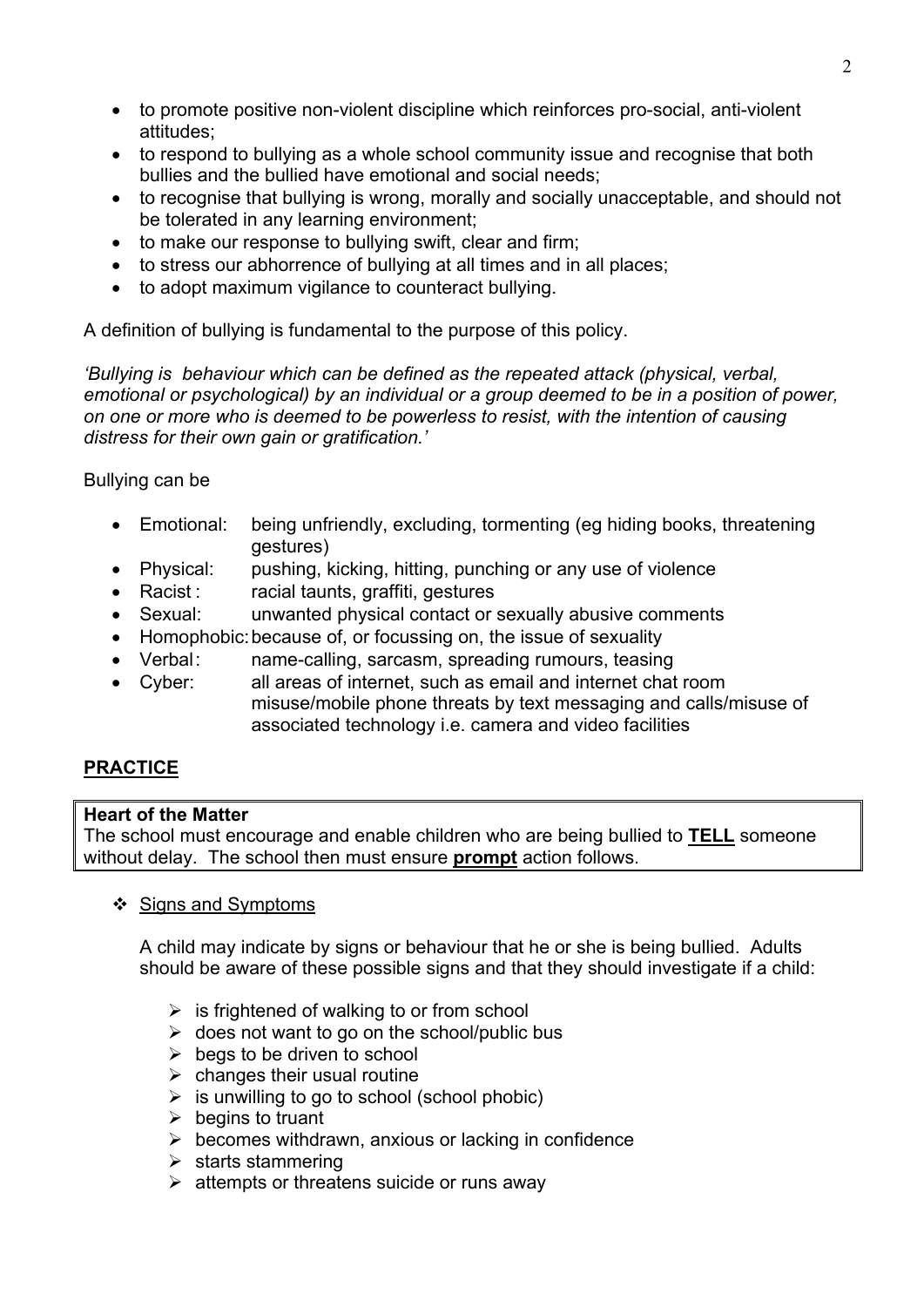- $\triangleright$  cries themselves to sleep at night or has nightmares
- $\triangleright$  feels ill in the morning
- $\triangleright$  begins to do poorly in school work
- $\triangleright$  comes home with clothes torn or books damaged
- $\triangleright$  has possessions which are damaged or "go missing"
- $\triangleright$  asks for money or starts stealing money (to pay bully)
- $\triangleright$  has dinner or other monies continually "lost"
- $\triangleright$  has unexplained cuts or bruises
- $\triangleright$  comes home starving (money/lunch has been stolen)
- $\triangleright$  becomes aggressive, disruptive or unreasonable
- $\triangleright$  is bullying other children or siblings
- $\triangleright$  stops eating
- $\triangleright$  is frightened to say what is wrong
- $\triangleright$  gives improbable excuses for any of the above
- $\triangleright$  is afraid to use the internet or mobile phone
- $\triangleright$  is nervous and jumpy when a cyber message is received

These signs and behaviours could indicate other problems but bullying should be considered a possibility and should be investigated

Teachers and Support staff must be aware of all these signs to ensure early identification

The 'BULLIES' may:

- $\blacksquare$  lack ability to empathise with others
- have difficulty making friends
- **have difficulty making the transition between home and school**
- **have difficulty making the transition between one school and another**
- may find school work difficult
- **have low self esteem**
- be self hating
- **have an unrecognised special need**
- have changing, difficult or hostile living circumstances
- have experienced harsh, physical punishments themselves.
- have experienced rejection
- have experienced humiliation
- be unable to relate their actions with their consequences
- **EXPLOM express no remorse**

#### ❖ Creating the Atmosphere in Which the Bullied will tell

- **Explicit statements by the Headteacher that bullying is unacceptable and a** serious breach of our Code of Conduct.
- **Publishing policy to pupils, staff and parents to promote the confidence to** speak out.
- Setting out our standards in assemblies, in tutorials and on signs on display around the school.
- Regular discussion in tutor teams, and INSED as necessary.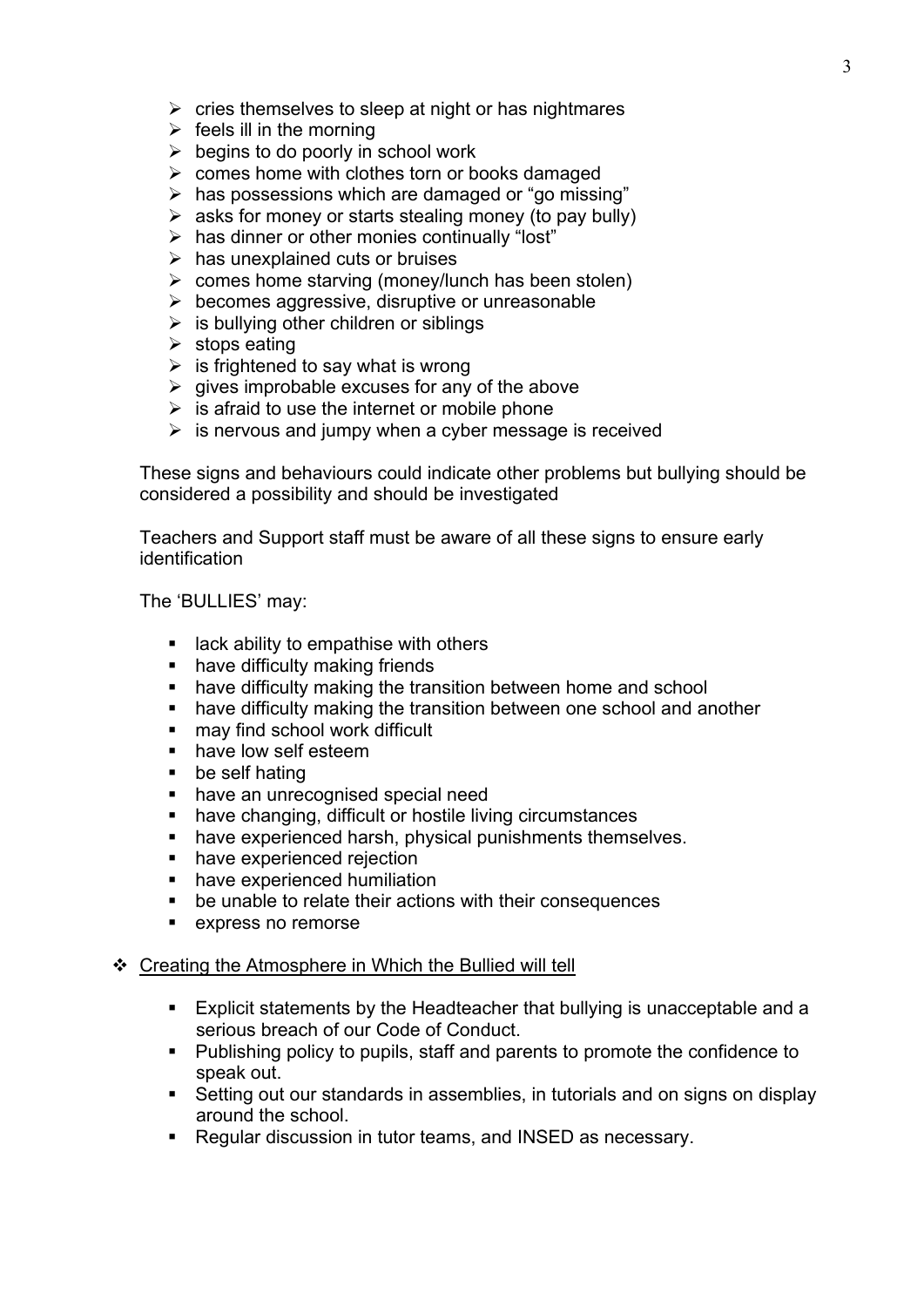- Getting the word around that 'telling' leads to prompt and sympathetic response and resolution. This will encourage the 'tellers' and deter the bullies. Ensuring necessary confidentiality for 'tellers'.
- Encouraging staff to be observant, sensitive and good listeners. Patience (and that sixth sense) are needed, as the child about to tell may be slow to get to the point, and the teacher will be in a hurry!
- Pointing out to children that they have a responsibility to 'tell' if they know of another pupil who is being bullied.
- Breaking down (with a great deal of persistent persuasion) the culture that says one should not tell; that it is weak or shameful to tell; that there is no point in telling; that the bully will seek revenge if one tells; that one must just shrug one's shoulders and put up with it; that everyone must expect their share of this suffering.
- Teachers whose lessons allow some freedom of movement and teachers on supervisory break duties must be particularly vigilant.
- **Providing a caring and supportive pastoral system so the bullied students can** tell someone. The following personnel have key roles:
- **Governors**
- Senior staff (including Headteacher)
- Senior Assistant Headteacher (Pastoral)
- Heads of Year
- Pastoral Support Officers
- **Tutors**
- Office Staff
- Support Staff
- School Counsellor
- School Prefects

However, it is everyone's responsibility to be vigilant and good listeners.

## ❖ School Environment

The Environment should provide:

- a quiet safe area for pupils to use
- **adequate lighting**
- **adequate exterior fencing**
- positive 'signs' to discourage the bully and encourage all pupils to tell

## ❖ School Curriculum

The school curriculum must work to prevent bullying. Southborough High School provides for this by:

- providing space and time for children to create opportunities for spiritual and moral development. This is accomplished through assemblies, RS and PSE lessons or drop down days
- creating opportunities for the development of empathy, through role play, drama, team work and games
- creating opportunities for the expression of feelings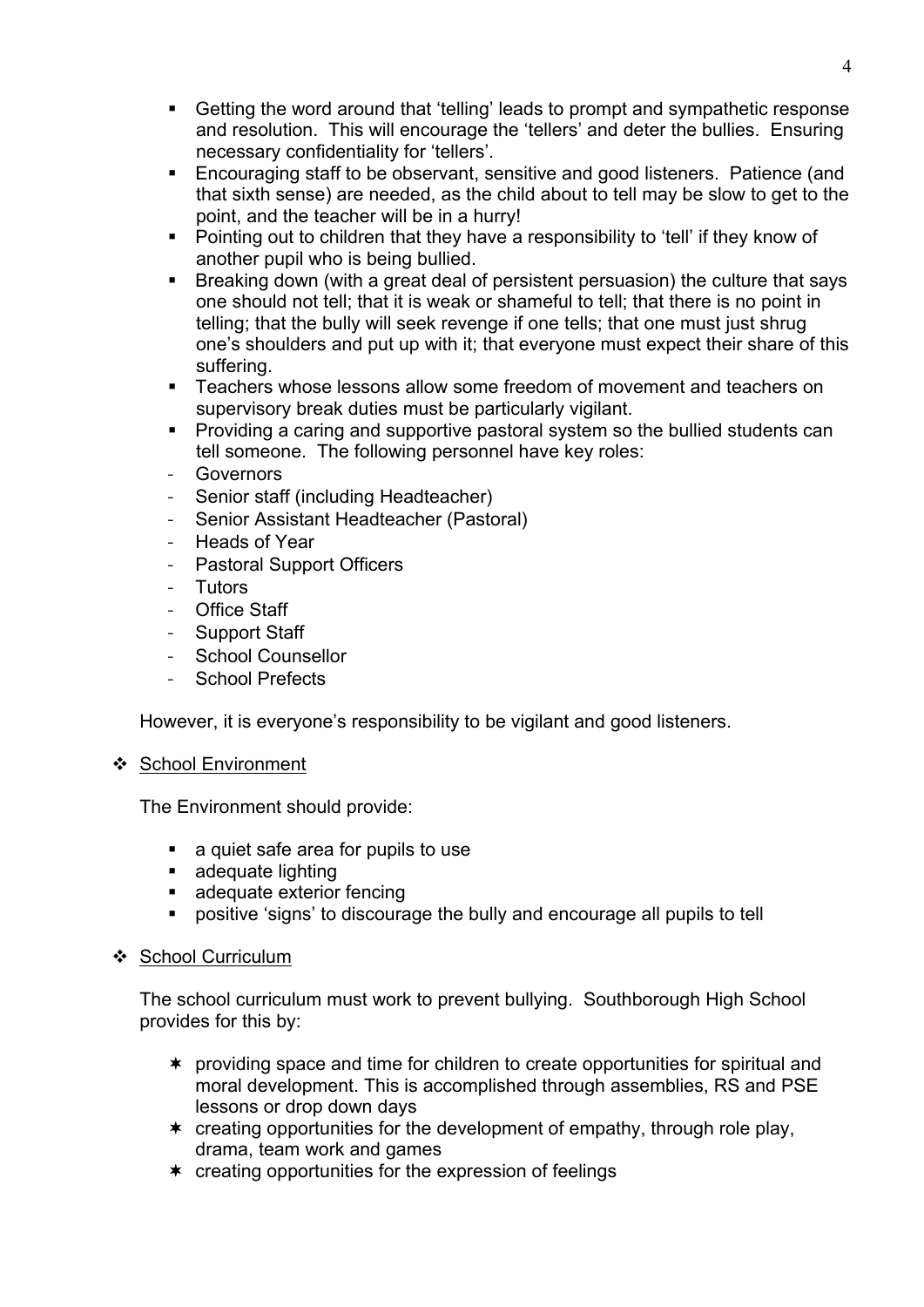- giving experience of belonging to different groups and communities
- exploring, reflecting and celebrating diversity; creating opportunities for the discussion of ethical and sensitive issues in a non-judgmental way
- developing listening skills, self expression and communication skills
- encouraging pupils to take responsibilities for their own actions
- encourage and provide opportunities for decision making with real consequences;
- encourage democratic participation through PSE, School Council, mock elections etc
- developing, amongst staff and pupils, conflict resolution, mediation and dispute solving skills
- encouraging the growth of understanding about rights and responsibilities

## ❖ Staff Training

- $\triangleright$  Where appropriate staff will be placed on a training course to help them develop skills relevant to this policy.
- Opportunities are given during INSED to raise the awareness of staff and to discuss the topic of bullying in the school.

## ❖ Action to be taken when a Child tells

- The member of staff told must first listen carefully and, if there seems to be a genuine case of bullying, initiate immediate action either on his/her own part or personally refer the matter to the Assistant Head, Pastoral (or other senior member of staff). The complaint must not be dismissed or ignored.
- It may be sufficient to go to the scene or summon the bully and then mediate with advice, reprimand, and extracting assurances. A careful written record must be kept and the victim sought a day or two later to ensure that there has been no repetition.
- A case judged to be more serious must be taken to the Assistant Head, Pastoral, who will arrange to deal with it. If the case is very urgent and the Assistant Head, Pastoral, cannot deal with it immediately (eg because of a teaching commitment), then the Assistant Head, Pastoral, will involve the Headteacher or another Deputy Head. The case will be investigated and necessary action taken, and parents of both bully and victim informed.
- Sadly a few pupils may appear to 'attract' bullying, and they may need particular counselling to avoid this and on how to integrate better.
- Notes of all serious incidents will be kept on a separate register by the Assistant Head, Pastoral.
- At all times the victim should be made to feel safe. It may mean that anonymous evidence has to be taken in order to protect others. Teachers must use their professional discretion but they must record their actions and communicate their concerns.
- The experience of bullying should be halted quickly, and the bullied child is helped to feel safe and secure. Steps must be taken to overcome a pupil's reluctance to tell, whether from:
	- $\Rightarrow$  fearing reprisals
	- $\Rightarrow$  feeling that they are 'grassing'
	- $\Rightarrow$  feeling ashamed of their vulnerability